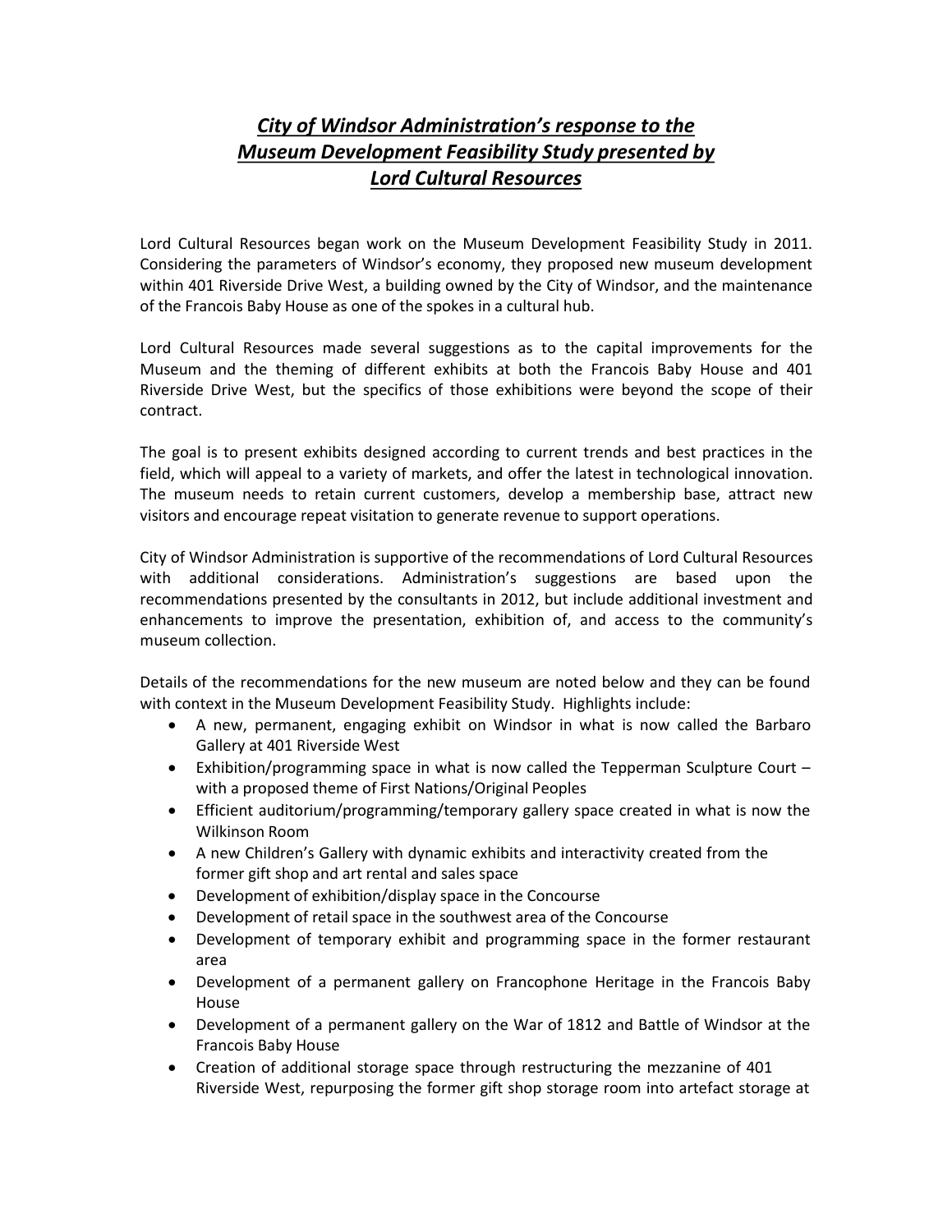401 Riverside West, and converting the children's activity area in the Francois Baby House to visible storage space

- Expansion of space in the Francois Baby House to showcase the Museum's archives
- Improvements to the infrastructure to preserve and protect the collections security and HVAC improvements, building management systems, the gaseous pollutant filtration system, humidification system and conversion to LED lighting

# *Museum Feasibility Development Study*

The following are the recommendations made by Lord Cultural Resources for Museum use of the ground floor of 401 Riverside West. Details are found in Sections 5.4 and 5.5 (pages 49-60) of the Feasibility Study. As directed by City Council (M150-2013), qualifying comments from Administration appear in italics underneath each point. They are made within the context of maximizing efficient use of space and with staff knowledge of the collections, the buildings, requests for services, markets served and local considerations.

# *New Museum Development at 401 Riverside Drive West*

## Recommendation #1

The Barbaro Gallery will become a major space for telling the story of Windsor and region, and will be expanded slightly by extending its back wall to take over part of the space of the present Tepperman Sculpture Court section of the present Concourse. The view through the (suitably filtered) window of the Sculpture Court can be integrated into one of the exhibits on the more contemporary stories of the City of Windsor in the Barbaro Gallery. Barbaro Gallery exhibits are organized thematically, with an introductory and an exit experience to provide historical and geographical context.

*Cultural Affairs agrees that the Barbaro Gallery should remain a permanent gallery devoted to the history of Windsor. Due to structural issues, staff do not support moving walls to expand the current space. This also affects the Tepperman Sculpture Court. Although the consultants recommended its division, considering the structural issues, Administration recommends that this space retain its original footprint. Window treatments and temporary walls can transform the Tepperman Court into a more formal, flexible gallery which can be used as a designated Aboriginal history gallery, food service space or temporary exhibition space.*

#### Recommendation #2

Exhibits in the Concourse will graphically introduce visitors to the exciting story of the First Nations, the French settlement, the War of 1812-14, and the 1837 Battle of Windsor, and will show visitors how to find the important exhibits on these subjects at the nearby Francois Baby House (with photographs and maps).

*Cultural Affairs agrees that the Concourse walls do provide an expanse of space that could be used in a variety of ways, not just for the themes put forth by Lord Cultural Resources but to connect guests to other historical/heritage sites in the region, wall-mounted cases displaying*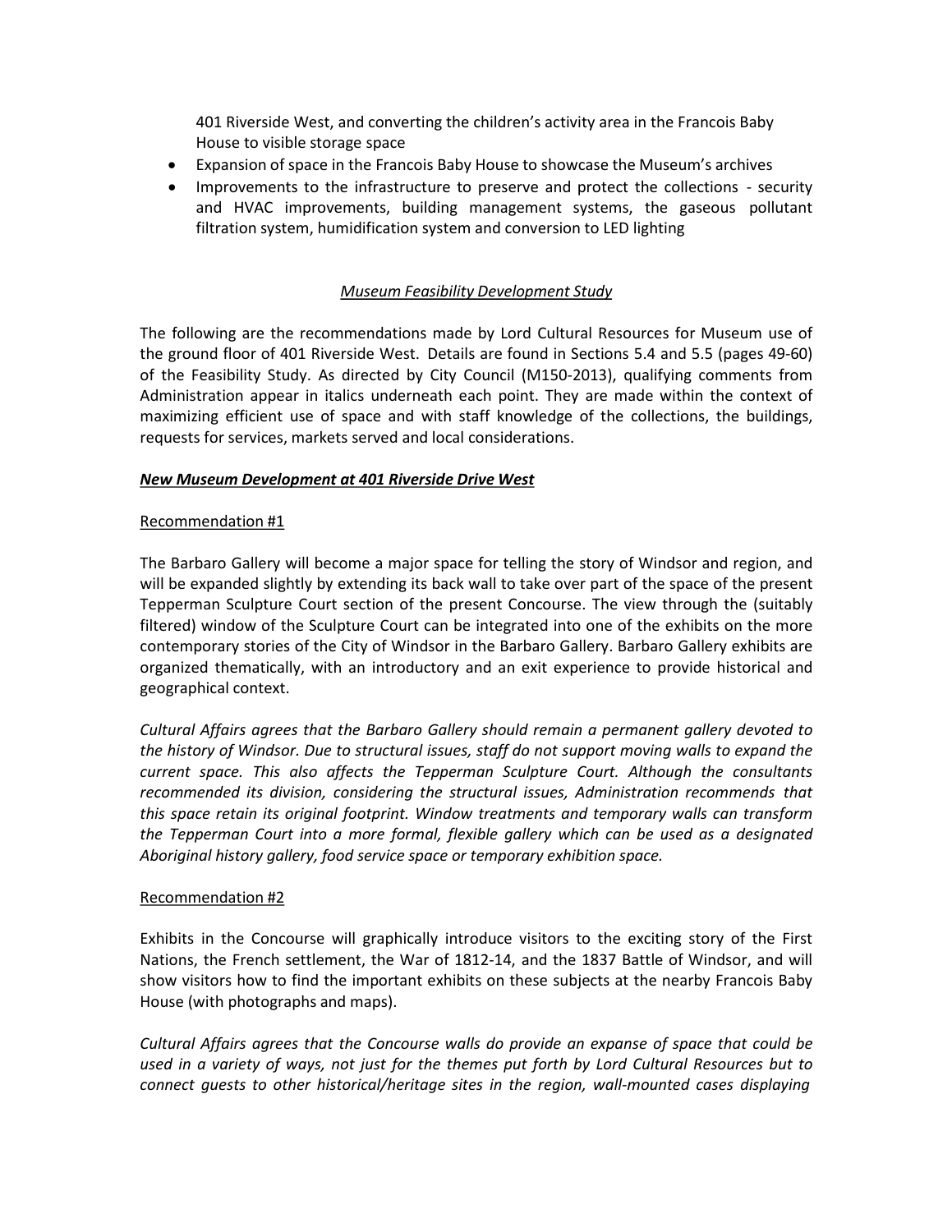*mini-exhibitions, works produced by children in the Children's Gallery or the promotion of activities and events occurring in other City owned facilities.*

*Administration suggests that a welcome desk remain, but be re-configured to improve customer service for patrons of the museum and gallery.*

*Cultural Affairs and the consultants offer different locations for a gift shop. Administration suggests the triangular space at the southwest of the Concourse, closest to the Pitt Street entrance, would be best place for retail. With the large glass exposure, this area is not suited for exhibition space. Although some shading would still be required, this space could be an interesting location for a shop that could support exhibitions and tourism initiatives and contribute to the revenue stream. The triangular space at the north end of the Concourse would be a resting or gathering space for families and groups.*

# Recommendations #3 and #4

3. The Betty Wilkinson Room, which currently serves as a too small and too poorly equipped auditorium, will similarly be extended into part of the present Sculpture Court so that there is no remaining corridor between it and the Barbaro Gallery, and will be converted, along with its supporting projection booth, 'Green Room' and 'AV Room' spaces, into a Temporary Exhibition Gallery for the Museum. Naming and related issues will need to be addressed to the satisfaction of the donors.

4. It is strongly recommended that the Library's addition to the AGW building should include an auditorium with fixed seating on a raked floor capable of accommodating an audience of up to 200 persons that is needed and will be booked for use by all three institutions – Library, Museum and Gallery.

*Cultural Affairs and the consultants agree that auditorium space is necessary. It supports a number of Community Museum initiatives and provides an opportunity to raise revenue. However, as the consultants were preparing the feasibility study, the city was engaged in discussions with Windsor's Public Library to relocate to 401 Riverside Drive West and an addition to include auditorium space was proposed. Though the Library is no longer being considered at 401 Riverside, Cultural Affairs staff are of the opinion that it is important to retain auditorium space on the main floor of the building.*

*The Wilkinson Room could become that auditorium and a very flexible, multi-purpose space. With adequate window treatments, permanent wall cabinets could be installed to provide space for 'mini-exhibitions'. The old projector in the Wilkinson Room could be removed and a new ceiling mounted projector permanently installed. Also proposed are temporary, retractable walls to allow the space to be divided, if necessary. These changes allow for auditorium space, a large temporary display or two smaller, or perhaps the incorporation of interesting digital projections as part of an exhibition.*

*Similar to the Barbaro Gallery in Recommendation #1, the entry wall into the auditorium appears to be load-bearing so changes to the footprint of the Wilkinson Room are not recommended.*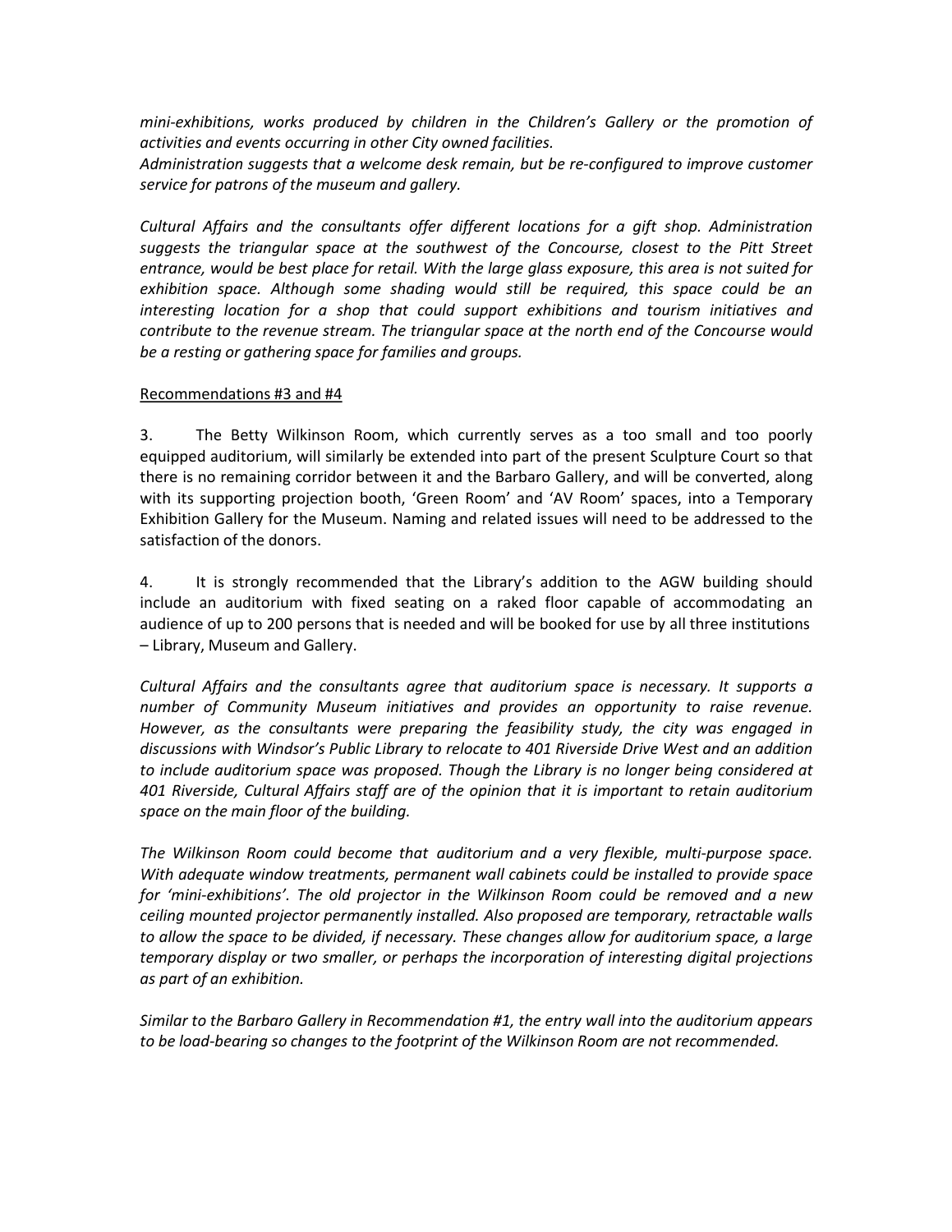#### Recommendation #5

The present Gallery Shop should be converted into a Children's Gallery, with the existing storage and support areas used as education work space, storage and office. The Museum should operate its shop in the present Art Rental and Sales area. The Art Rental and Sales Storage space would become the Museum Shop Storage room.

*Cultural Affairs agrees that the former gift shop be converted into a Children's Gallery space, but suggests the Art Rental and Sales area also be incorporated into the Children's Gallery. By rearranging non-load bearing walls, a gallery space of approximately 1,600 square feet could be developed. This exhibition space would provide children with hands-on, participatory learning opportunities. Recreation and Culture staff suggest that programming could also be developed to capitalize on synergies created by the Windsor International Aquatic and Training Complex and other downtown activities. The gift shop could be relocated to the southern triangle of the Concourse, as noted in Recommendation #2.*

## Recommendation #6

The currently closed cafe should be converted into a multi-purpose Events and Rental area that will be used for Museum educational and entertainment events but will also be rented for small weddings, birthday parties, corporate hospitality or other occasions, supported by the existing kitchen and related facilities.

*Recreation and Culture suggest that the City of Windsor already operates beautiful facilities much more suited to this type of enterprise. With the removal of the restaurant equipment and the opening of walls, the space would be better utilized as temporary exhibit and programming space. The Manager of Cultural Affairs suggests that a small portion of the back of house restaurant remain to ensure that there is space for safe food handling.*

*This would provide opportunities for the Museum and Art Gallery to provide special event and occasion programming throughout the entire gallery, which could contribute to the revenue stream. An example may be to provide food service for a fundraiser or during a special fireworks event.*

# Recommendation #7

The Museum will utilize existing back-of-house spaces for temporary exhibition and incoming collection handling purposes, sharing the purpose-built collections truck bay with the Gallery.

*Cultural Affairs staff agree. As the Consultants point out, one of the important features of 401 Riverside West is the back of house space that was designed for gallery collections. The truck bay and the loading area are important features that will allow Museum staff to easily change the temporary exhibitions.*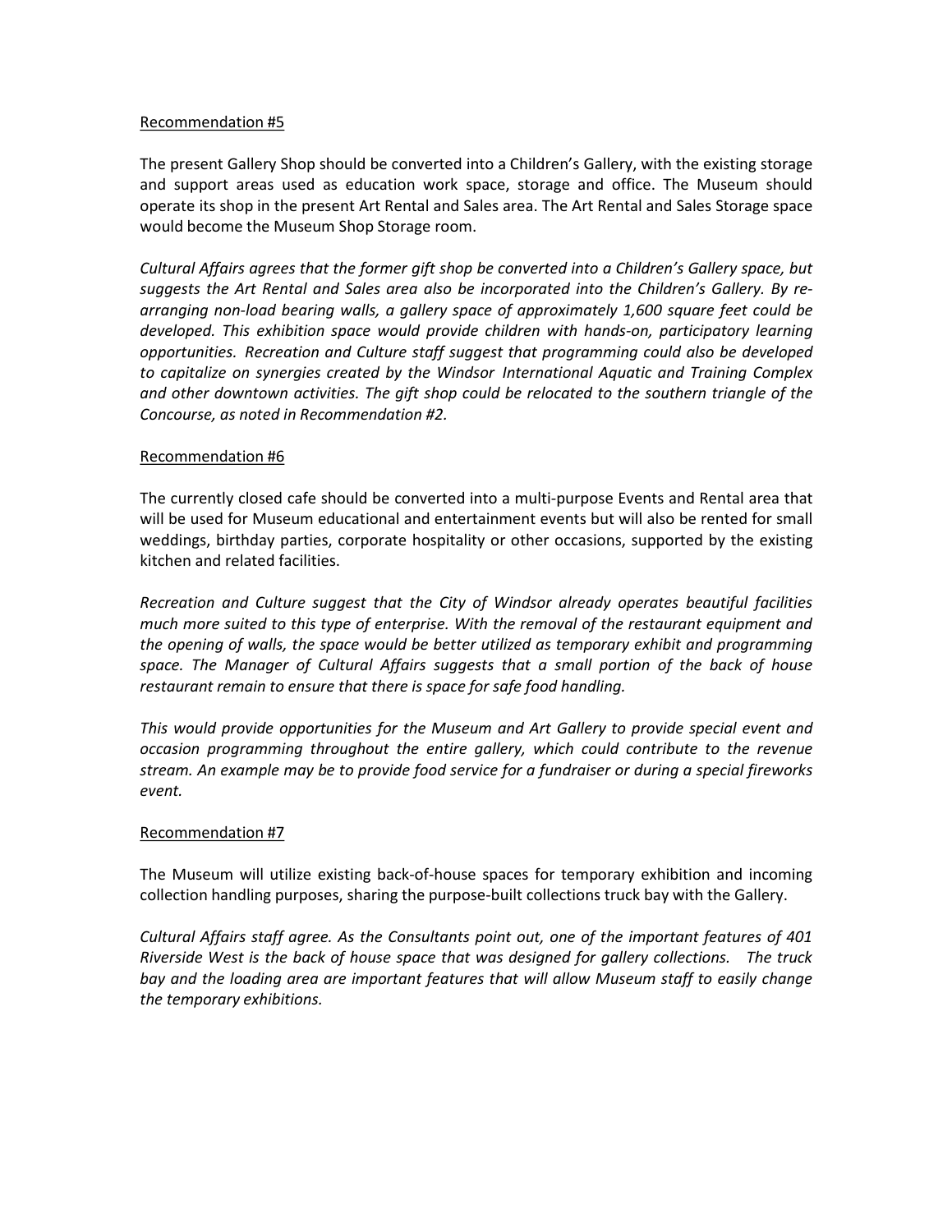#### Recommendation #8

The Museum's need for increased permanent collection storage space can be partially met in the short term by converting the existing children's activity area in the Francois Baby House to serve as visible storage of some aspects of the collection, thereby freeing up other areas of existing Baby House storage; for the long run, however, it is essential that the Library addition to the AGW building should include at least 1,500 sq ft of permanent collection storage for Museum artefacts.

*Cultural Affairs agrees that the children's activity area in the Francois Baby House should be converted to visible storage for some of its collection. As previously noted, the Library component is no longer part of the Museum/AGW discussions. To address additional museum artefact storage needs, Culture suggests minor restructuring of two spaces. The Lower Mezzanine space will require building a wall to separate the areas used by the Museum from those used by the Art Gallery of Windsor. This wall is required to delineate ownership and protect the integrity of each entity's collections. The Museum portion will require the installation of museum quality shelving (both rolling and fixed). In addition, the space that had been utilized as gift shop storage can have rolling storage installed to suitably house artefacts. Combined these spaces equal 1175 square feet of storage. With additional artefacts on display, and additional space made available at the Francois Baby House (also discussed in FBH Recommendations #5 and #6) these modifications should meet the storage needs of the museum for a number of years.*

## Recommendation #9

Public access to the Art Gallery of Windsor on the second and third floors of the AGW building cannot effectively be accommodated by either the small passenger elevator or the doublestorey staircase which is not appropriate for seniors, families with small children, or visitors with mobility impairment. In order to avoid impatient crowds, especially at times of Gallery exhibition openings or other events attracting larger numbers of visitors at one time, consideration should be given to adding a larger passenger elevator, which could be a glass elevator exterior or interior to the North Point of the Concourse, affording an excellent view of the river as it ascends to the second and third floor of the building with Gallery visitors.

*Staff from both Culture and Facilities agree that the current elevator does not adequately serve users. A new, efficient elevator, located within the footprint of what exists now, would improve the visitor experience for all guests attending 401 Riverside West, especially those with mobility impairments. The Canada Cultural Spaces Program considers "systems and measures to improve accessibility and mobility" an eligible expense. If approved, this grant will provide up to 50% of the funding required for eligible expenses. Facilities recommends that improvements to the current elevator be considered in the plans now so that the capital investment can be shared through the grant. Additionally, addressing the elevator shortcomings once all other construction is complete is expected to add to its cost.*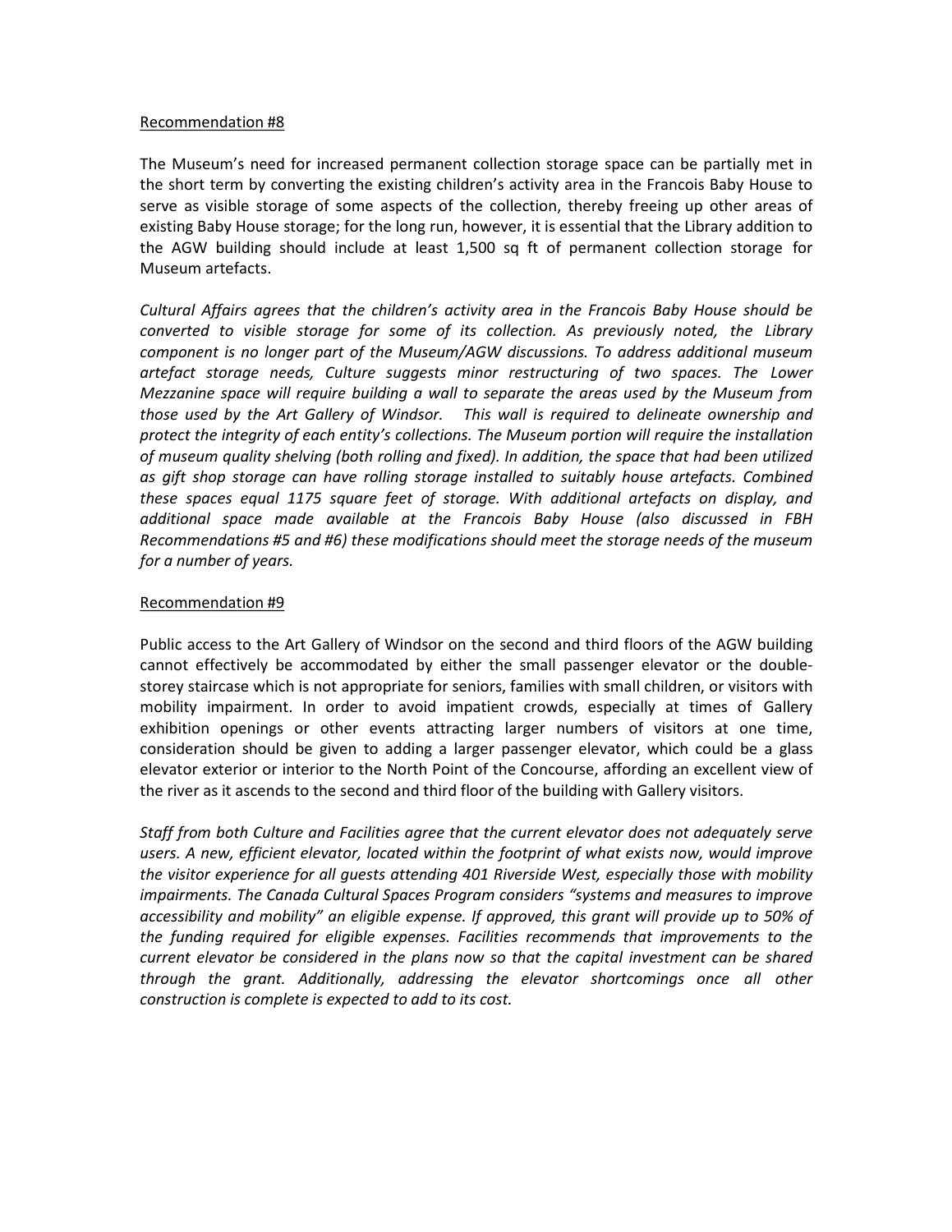#### Recommendation #10

Concerns about the capacity of the heating, ventilation and air conditioning system to support the larger area of an expanded ground floor, especially in gallery areas that require museumstandard environmental controls, will need to be reviewed by an engineer, architect and museum planner in planning the future expansion of the AGW building.

*Culture and Facilities staff agree. Although 401 Riverside West was built to museum standards, it was completed over a decade ago. Museum staff have been taking humidity readings and have noticed fluctuations that are not conducive to the preservation and exhibition of its collection, particularly in the new spaces being developed for exhibitions. Livelink #16252 (CR282/2012) identified the need to investigate repairing or replacing the HVAC and humidification systems. The Canada Cultural Spaces program considers environmental control systems as eligible expenses. An upgrade to, or replacement of, the HVAC system is included in Administration's proposals.*

The Francois Baby House, with its National Historical Site significance, remains part of the museum complex as a "spoke". The specific role of the Francois Baby House is three-fold:

- To continue the primary mission of the Francois Baby House to preserve and interpret its historic significance;
- To serve asthe primary artefact storage facility for Windsor's heritage;
- To serve as the administrative headquarters of the two-site Windsor Museum service.

The following recommendations indicate the new role of the Francois Baby House consistent with these objectives and summarized by Lord Cultural Resources. Again, qualifying comments from Administration follow each recommendation. Details are found in Section 5.6 (pages 61- 63) of the Museum Feasibility Development Study.

# *Francois Baby House*

# Recommendation FBH #1

The primary function of the Francois Baby House is preservation of the building as a heritage site and its interpretation to the public as a site associated with the early historical periods.

# *Cultural Affairs staff concur.*

# Recommendations FBH #2 and #3

2. One scenario is for the Gallery to the left upon entry to the Baby House to be used to tell the story of the indigenous people and the French settlement of the region in far greater depth than is now possible. The chronological focus of this Gallery should be from the First Nations prior to European-origin contact through to the end of the 18th and beginning of the 19th century, however it should also make connections to these communities today to emphasize that they are still an important part of the Windsor community. In this scenario the Gallery to the right upon entry would focus on the region's involvement in two important 19th century conflicts that shaped this country—the War of 1812-14 and 1837 Battle of Windsor during the Upper Canada Rebellion.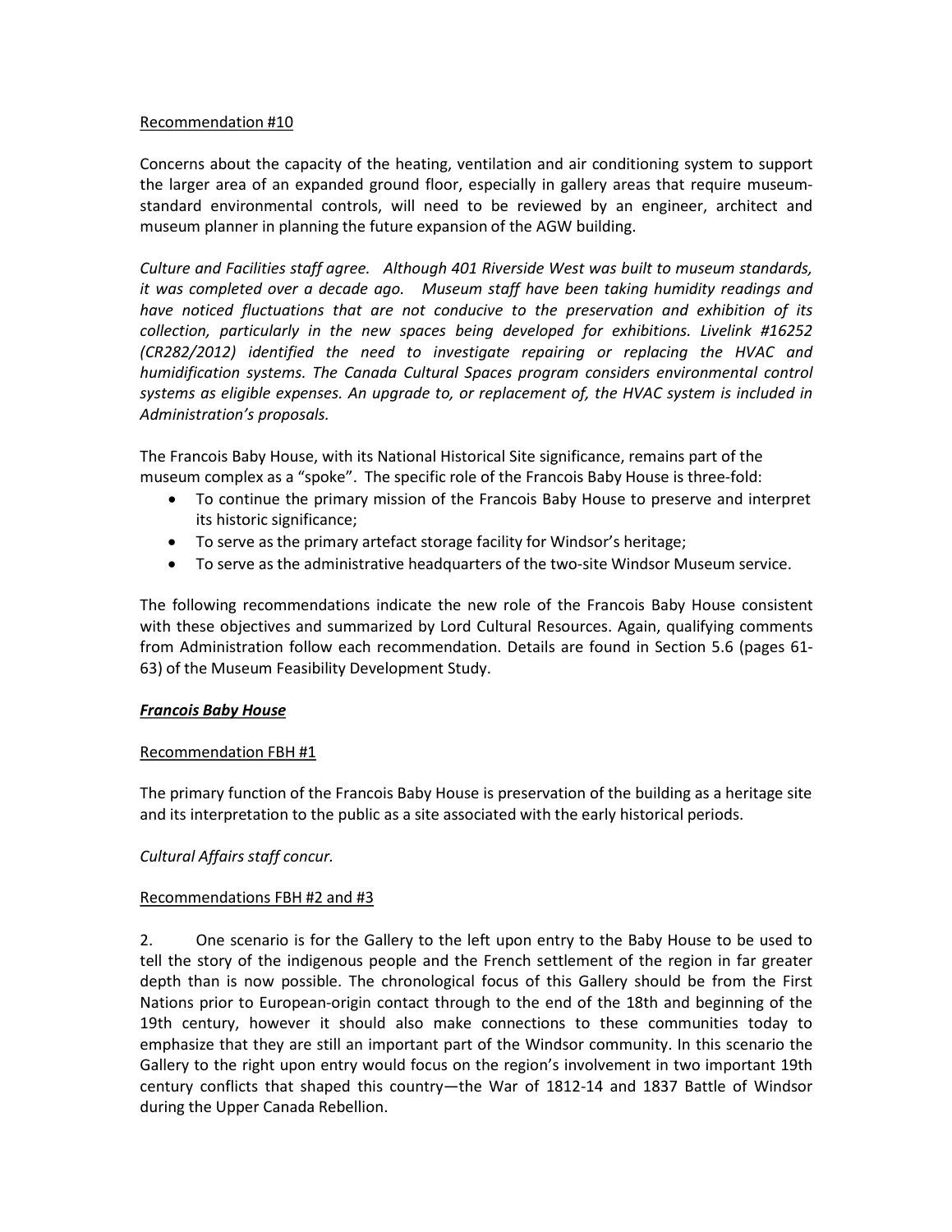The chronological focus of this Gallery is a limited period of time, but could include multiple perspectives on the conflict - military, political, social, and personal - in order to make connections with visitors.

3. An alternative scenario would have one side of the main floor devoted to First Nations and the other side to the Francophone heritage of the area. This could enable First Nations and Francophone organizations in Windsor to tell their own stories in collaboration with the Windsor Museum. In this scenario First Nations and Francophone organizations would seek capital and operating funds associated with their exhibitions and spaces in collaboration with the City of Windsor. This scenario has been assumed.

*Cultural Affairs recommends that the stories of French settlement and communities, and Windsor's military history – particularly surrounding the War of 1812-1814 and the Rebellion of 1837- continue to be told at the Francois Baby House as it is within this context that the Baby House was designated a National Historic Site. The First Nations story is more appropriately told at 401 Riverside Drive West, where space permits its telling through exhibits, presentations and other activities. Regardless of where the exhibits depicting the Francophone and First Nations history are located, Culture has committed to collaborating with local community organizations for their development.*

# Recommendation FBH #4

With the focus of the two ground-floor galleries in the Baby House, more space in the present Barbaro Gallery can be devoted to more recent Windsor history, through the thematic framework identified in the feasibility study. Graphics and wayfinding in the Concourse of the present AGW building will tell visitors about the importance of the nearby Baby House, show photographs of its exciting exhibits and give them a map to help them find it.

*Cultural Affairs supports the proposal to present focussed exhibits in the Francois Baby House and present the permanent, enhanced Windsor exhibit and promotion of the other cultural "spokes" at 401 Riverside West.*

# Recommendations FBH #5 & #6

5. The present Children's Activity area on the lower level of the Francois Baby House should be converted to visible storage of those aspects of the collection that are suitable for such display, thereby relieving pressure on the collection storage needs of the Museum.

6. The Collection Storage vault and all other spaces on the lower level of the Francois Baby House should retain their present functions.

*Cultural Affairs concur. As noted in Recommendation #8 related to 401 Riverside West (page 8 of this report), the space allotted to storage at 401 Riverside West, combined with the storage space at the Francois Baby House, meets the storage requirements recommended by the Lord consultants.*